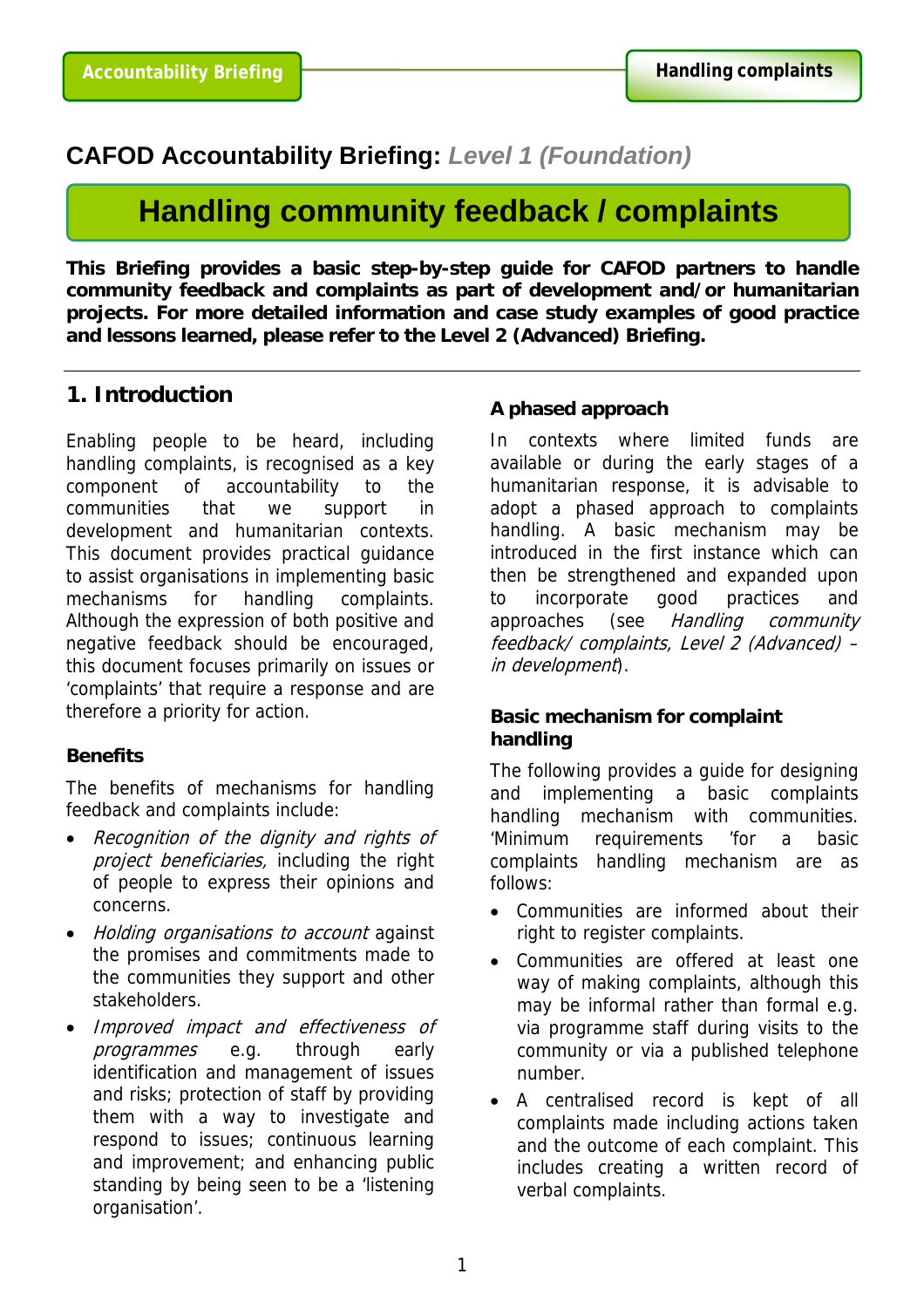# **2. Planning complaints handling mechanisms**

The following provides a structure for designing and implementing a basic complaints handling mechanism.

# **a) Understanding the context**

Complaints mechanisms should be developed with reference to the local context, including consideration of:

- 9 Existing systems and structures for community feedback and complaints e.g. are community complaints generally handled by a community leader or a community committee? Are existing systems and structures accessible for vulnerable members of the community?
- $\checkmark$  Ways in which community members express dissatisfaction. Complaints are perceived differently in different cultures. It is important that complaint mechanisms are designed with sensitivity to community perceptions e.g. it may be appropriate to put the emphasis on 'feedback' (positive and negative) or 'comments and suggestions' rather than 'complaints' in contexts where complaining is not considered to be culturally appropriate.
- ◆ *Potential security risks* for project staff and beneficiaries. For community members, fear of retaliation can range from a concern that the individual or their community will be excluded from receiving aid or support to the fear that they will be personally persecuted for complaining.

# **b) Target users**

Who is expected to use the mechanism? Identify the stakeholders who will have access to complain e.g. community leaders, community members, beneficiaries, local government, health workers etc.

# **c) Types of complaints**

The project team should identify the potential types of feedback and/or complaints they are likely to receive and consider whether there are any differences in the way these different types of complaints would be dealt with.

For example, CAFOD identifies the following categories of complaints:

'Valid' complaints - defined as "an expression of dissatisfaction directly associated to the commitments and promises made and therefore within the control of the organisation." Valid complaints include:

- $\checkmark$  'Non-sensitive' complaints e.g. complaints relating to project activities or funding.
- ◆ 'Sensitive' complaints e.g. abuse and exploitation, including sexual abuse and exploitation, staff misconduct, misuse of funds and fraud.

'Non-valid' complaints - usually relate to issues outside the control of the organisation. Good communications with the community will help reduce non-valid complaints, preventing false expectations being raised.

It is also to be expected that some 'nonvalid' complaints may be received from time to time, especially in contexts where there are limited outlets for expressions of dissatisfaction.

Case Study 1 provides examples of complaints received on a CAFOD-funded programme in Uganda. The complaints are typically relating to programme activities but also including a 'non-valid' complaint relating to local land disputes.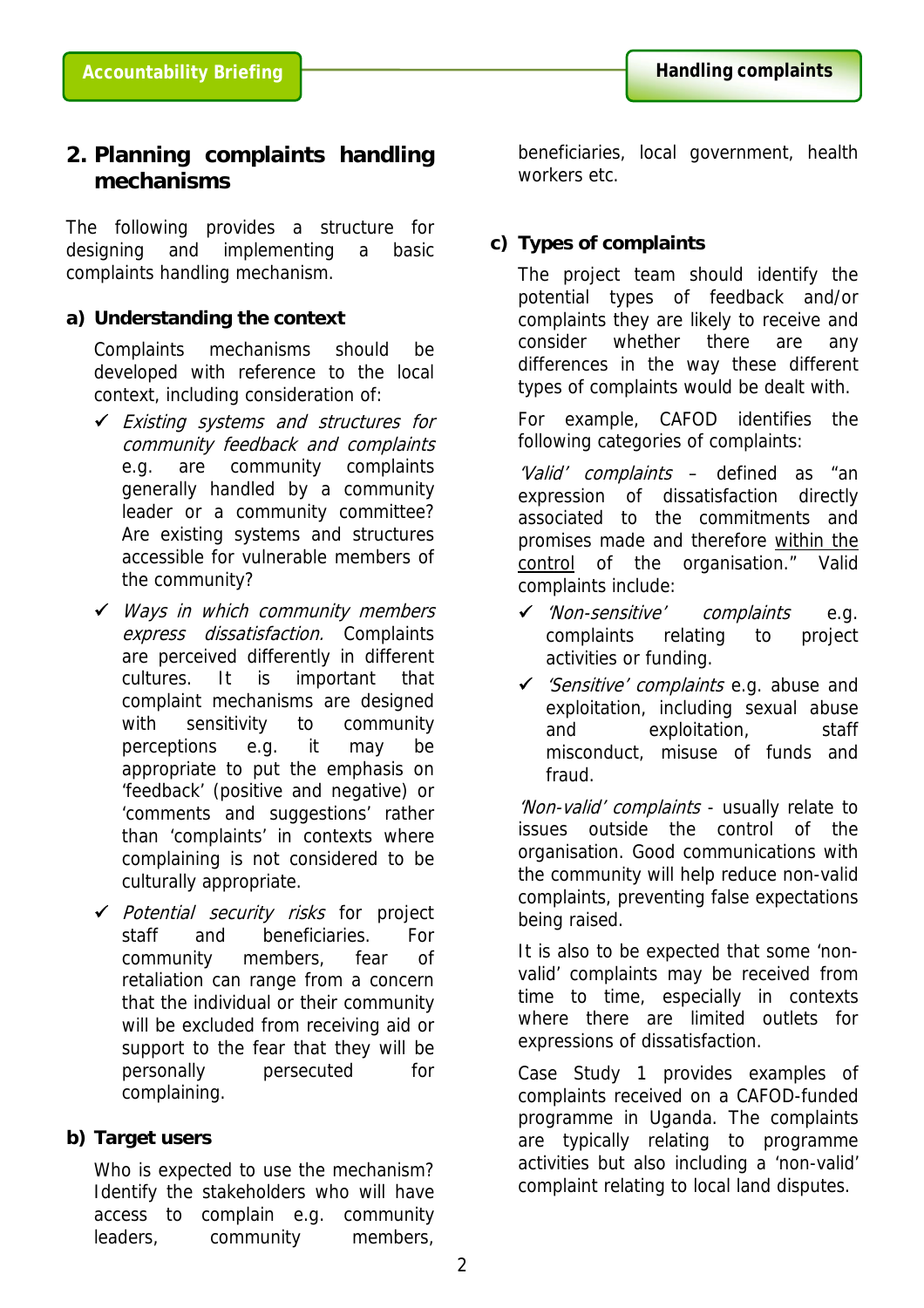#### **Case Study 1: Supporting famine affected communities in Karamoja, Uganda, 2009**

The Diocese of Moroto implemented a complaints handling mechanism and received complaints relating to:

- The long distance community members had to travel to collect food items at a distribution point
- The size of the food ration was too small
- Community members complained they had not been included in the project
- A land dispute, whereby a local family claimed ownership of the land where many of the food-for-work projects were situated
- Individuals found the work too heavy given the amount of food received in return. (CAFOD, 2010)

### **d) Mechanisms for capturing complaints**

Figure 1 below identifies different options for capturing complaints. Appropriate mechanisms should be selected to ensure access for all community members, including vulnerable groups.

| Published<br>telephone<br>contact<br>number                      | <b>Advantages</b><br>Ability to make anonymous<br>complaints.<br>Direct access to programme staff.<br>An option for use in insecure<br>contexts.<br><b>Disadvantages</b><br>Community will lose trust if the<br>telephone is not answered. |
|------------------------------------------------------------------|--------------------------------------------------------------------------------------------------------------------------------------------------------------------------------------------------------------------------------------------|
| Published<br>email address                                       | <b>Advantages</b><br>Direct access to programme staff.<br>An option for use in insecure<br>contexts.<br><b>Disadvantages</b><br>Depends on community access to<br>internet.<br>Not suitable if low literacy levels.                        |
| Time set<br>aside at the<br>end of every<br>community<br>meeting | <b>Advantages</b><br>May be most convenient option.<br><b>Disadvantages</b><br>Risk of vulnerable groups not<br>feeling able to express their<br>concerns.                                                                                 |

|                | <b>Advantages</b>                       |  |  |  |  |
|----------------|-----------------------------------------|--|--|--|--|
|                | Enables a high level of                 |  |  |  |  |
|                | accountability.                         |  |  |  |  |
| Community      | Builds community confidence and         |  |  |  |  |
| complaints     | networks.                               |  |  |  |  |
| committee      | <b>Disadvantages</b>                    |  |  |  |  |
|                | May depend on facilitation and          |  |  |  |  |
|                | capacity building skills of             |  |  |  |  |
|                | programme staff.                        |  |  |  |  |
|                | <b>Advantages</b>                       |  |  |  |  |
|                | Ability to make anonymous               |  |  |  |  |
| Community      | complaints.                             |  |  |  |  |
| complaints /   | <b>Disadvantages</b>                    |  |  |  |  |
| suggestions    |                                         |  |  |  |  |
| box            | May be used inappropriately e.g.        |  |  |  |  |
|                | for putting rubbish in.                 |  |  |  |  |
|                | Not suitable if low levels of literacy. |  |  |  |  |
|                | Requires regular collection.            |  |  |  |  |
|                | <b>Advantages</b>                       |  |  |  |  |
| Focus group    | Opportunity to build trust and          |  |  |  |  |
| discussions to | tease out concerns from                 |  |  |  |  |
| elicit         | vulnerable groups.                      |  |  |  |  |
| feedback &     | <b>Disadvantages</b>                    |  |  |  |  |
| complaints     | Requires an appropriate facilitator     |  |  |  |  |
|                | e.g. female staff member for            |  |  |  |  |
|                | women's focus groups.                   |  |  |  |  |
|                | <b>Advantages</b>                       |  |  |  |  |
|                | Semi-informal - may encourage           |  |  |  |  |
|                | more people to interact with            |  |  |  |  |
| Complaints     | programme staff.                        |  |  |  |  |
| desk           | <b>Disadvantages</b>                    |  |  |  |  |
|                | Requires programme staff to             |  |  |  |  |
|                | resource the desk at set regular        |  |  |  |  |
|                | times.                                  |  |  |  |  |
|                | <b>Advantages</b>                       |  |  |  |  |
|                | Ability for community members to        |  |  |  |  |
| <b>Weekly</b>  | air concerns discreetly in a safe       |  |  |  |  |
| 'complaints    | environment.                            |  |  |  |  |
| hour' at       | May be convenient for                   |  |  |  |  |
| organisation   | programme staff.                        |  |  |  |  |
| offices        | <b>Disadvantages</b>                    |  |  |  |  |
|                | Requires the office to be within        |  |  |  |  |
|                | easy access of the community.           |  |  |  |  |
|                | <b>Advantages</b>                       |  |  |  |  |
| Programme      | Informal - may encourage                |  |  |  |  |
| staff carry    | complaints from vulnerable              |  |  |  |  |
| complaints     | groups or those less likely to          |  |  |  |  |
| forms for ad   | participate in a group setting.         |  |  |  |  |
| hoc collection | <b>Disadvantages</b>                    |  |  |  |  |
| of complaints  | May affect ability of programme         |  |  |  |  |
|                | staff to effectively carry out          |  |  |  |  |
|                | programme activities.                   |  |  |  |  |

**Figure 1:** Advantages and disadvantages of mechanisms for capturing complaints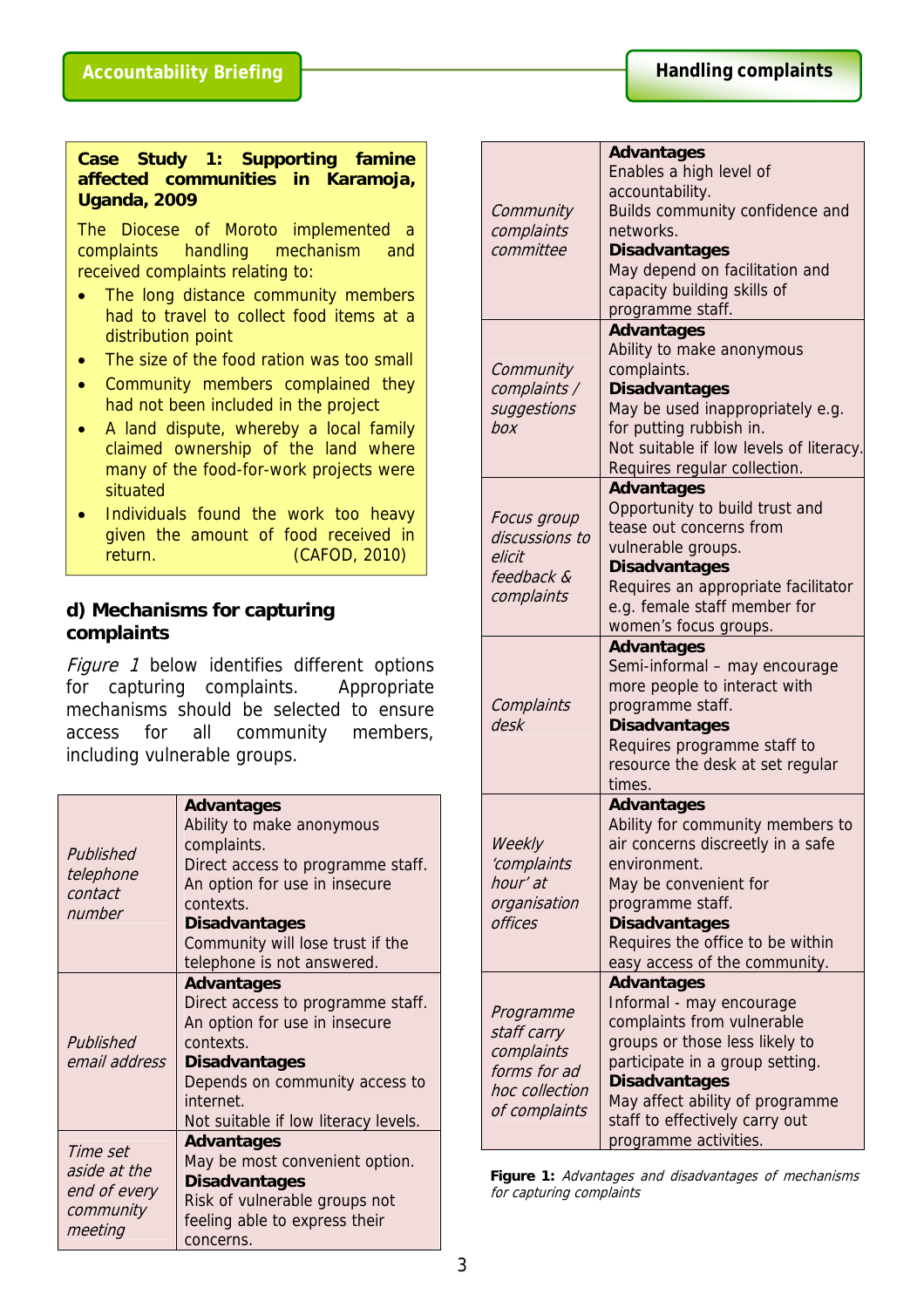# **e) Procedures for handling complaints**

Figure 2 below outlines a standard process for handling complaints.



Key elements to incorporate within the complaints handling process include:

- $\checkmark$  A system for logging, tracking, recording and reporting on complaints e.g. an Excel spreadsheet could suffice (see Annex  $\hat{\eta}$ ). 'Sensitive' complaints may be logged in a separate, password-protected file, for security purposes.
- $\checkmark$  A process for reviewing complaints and deciding how to deal with them e.g. during project team meetings.
- $\checkmark$  Guidelines for handling different types of complaint. For example: 'non-sensitive' complaints should be dealt with in an open and transparent way in liaison with the community, where possible; 'Sensitive' complaints require a higher level of confidentiality and referral to an appropriate member of senior staff and/or local authorities; and 'nonvalid' complaints should be referred back to the complainant, assisting them to find an appropriate

ombudsman for their complaint, where possible.

- $\checkmark$  A method for capturing verbally received complaints (see Annex 2)
- $\checkmark$  Response times for acknowledgement (e.g. 1 week) and resolution (e.g. 1 month) from receipt of complaint.

### **f) What resources are required?**

/

Implementation of a basic complaints handling mechanism will require:

- $\checkmark$  Staff / consultant time to design an appropriate mechanism and communicate it to community stakeholders.
- $\checkmark$  Staff awareness and training in complaints handling procedures, ensuring clarity of roles and responsibilities.
- $\checkmark$  Financial resources to cover the cost of communication materials, maintenance of the complaints mechanism, staff time involved in receiving and processing complaints etc.

# **g) How to monitor if complaint handling mechanisms are effective?**

- $\checkmark$  Review the types of complaints that have actually been received – nearly all should be 'valid' complaints?
- $\checkmark$  Talk to community members are they aware of their right to provide feedback and/or complaints and how to do so? Talk to project staff - what complaints mechanism has been put in place and how is it maintained?
- $\checkmark$  Review of complaints systems procedural documentation and system for logging, tracking and monitoring complaints.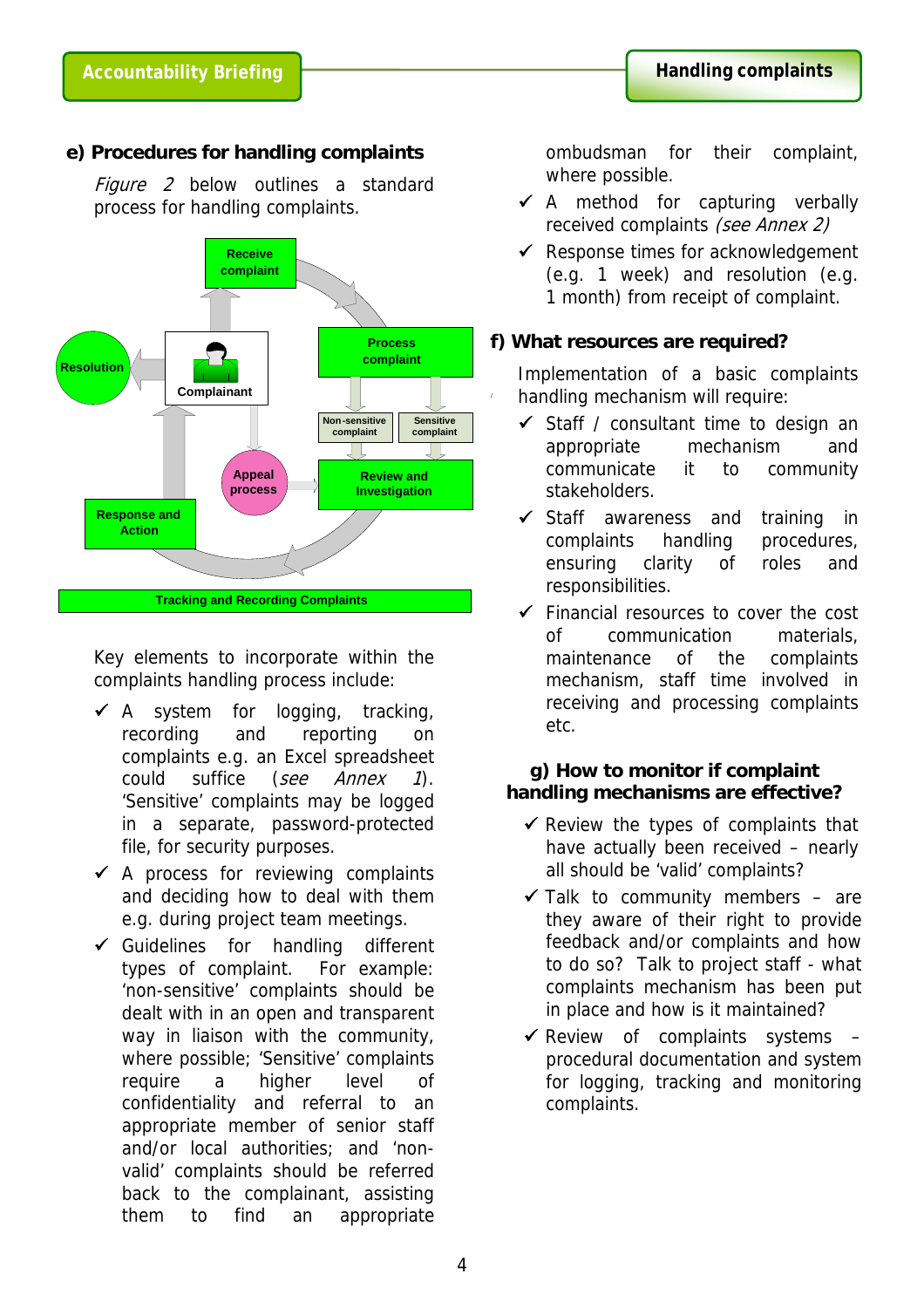#### **Further Information:**

CAFOD standards and commitments http://www.cafod.org.uk/about-us/how-wework/standards

CAFOD Complaints Handling Policy and Procedures for International Programmes http://www.cafod.org.uk/partners

CAFOD Complaints Manager Directory for International Programmes http://www.cafod.org.uk/partners

Humanitarian Accountability Partnership International (HAP) resources http://www.hapinternational.org/projects/field /case-studies.aspx#complaints



#### **Authors:**

CAFOD, Romero House, 55 Westminster Bridge Road, London, SE1 7JB.

**Louise Boughen,** Accountability Development Officer, CAFOD

**Robert Sweatman,** International Change and Systems Manager, CAFOD

This briefing has been produced by the CAFOD Programme Effectiveness Unit to support partners in designing and implementing activities to support improved 'downwards accountability' within CAFOD funded and other partner programmes.

All rights reserved. This material is copyright but may be reproduced by any method without charge for educational purposes but not for resale. Formal permission is not required for such uses, however, CAFOD should be informed of any such reproduction. For copying in other circumstances or for re-use in other publications, or for translation or adaptation, prior written permission must be obtained from the copyright owner.

Copyright © CAFOD 2010 Email: accountability@cafod.org.uk First edition, October 2010.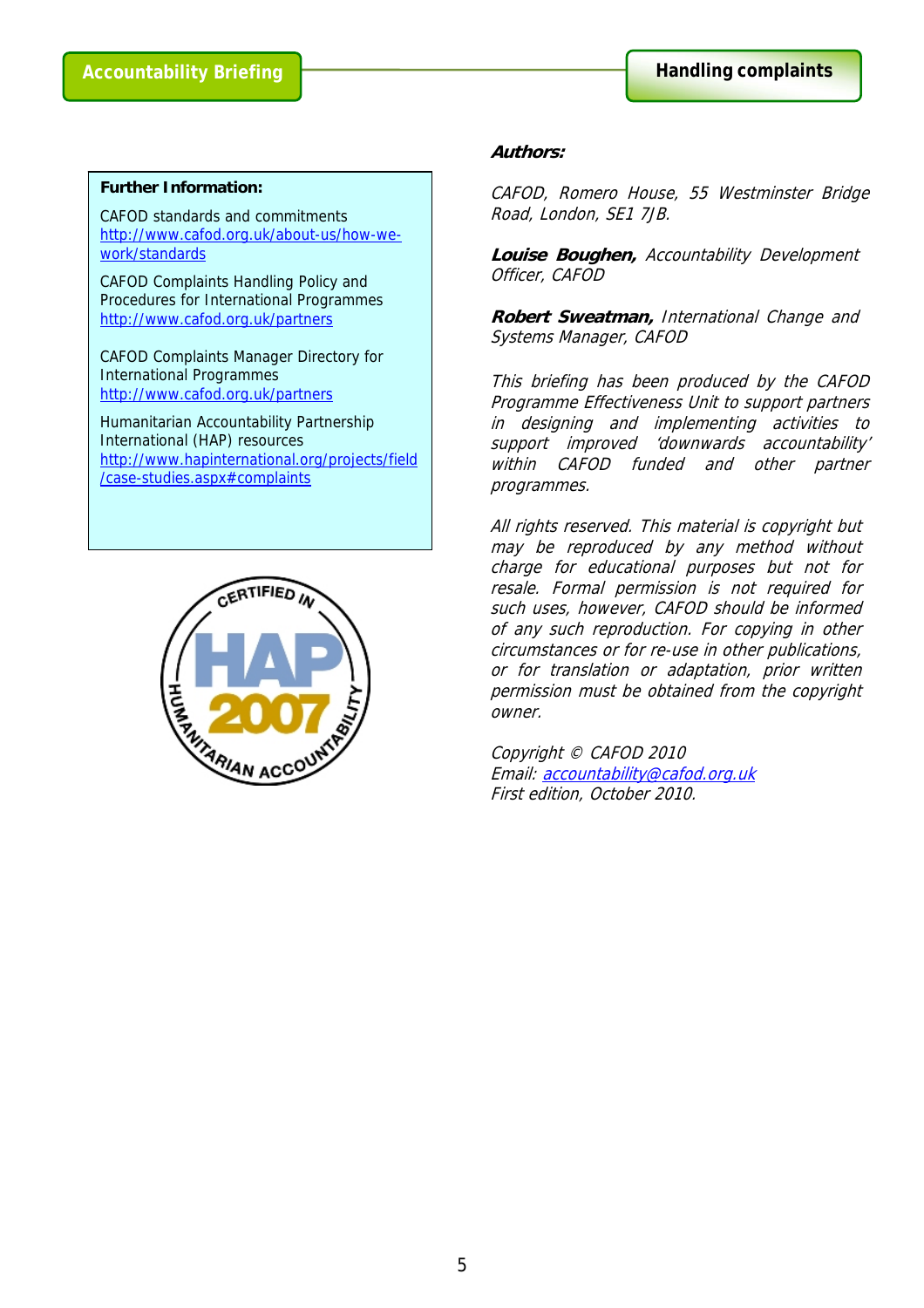**Annex 1:** 

# **Complaints Log Template**

|      |             |                                  | <b>Complainant Details</b> |           | <b>Complaint Details</b>       |                        |                                   |                              |  |
|------|-------------|----------------------------------|----------------------------|-----------|--------------------------------|------------------------|-----------------------------------|------------------------------|--|
| Ref. | <b>Name</b> | <b>Contact</b><br><b>Details</b> | Age<br>(0.18/u.18)         | Sex (M/F) | <b>Date</b><br><b>Received</b> | Project /<br>Programme | <b>Complaint</b><br><b>Method</b> |                              |  |
|      |             |                                  |                            |           |                                |                        |                                   | <b>Complaint Description</b> |  |
|      |             |                                  |                            |           |                                |                        |                                   |                              |  |
|      |             |                                  |                            |           |                                |                        |                                   |                              |  |
|      |             |                                  |                            |           |                                |                        |                                   |                              |  |
|      |             |                                  |                            |           |                                |                        |                                   |                              |  |
|      |             |                                  |                            |           |                                |                        |                                   |                              |  |

| <b>Status Details</b> |                               |             |                 |             |                       |             |                 | <b>Outcome Details</b> |                 |             |                             |  |
|-----------------------|-------------------------------|-------------|-----------------|-------------|-----------------------|-------------|-----------------|------------------------|-----------------|-------------|-----------------------------|--|
|                       | Acknowledged<br><b>Logged</b> |             | Investigated    |             | <b>Response Given</b> |             | <b>Appeal</b>   |                        | <b>Closed</b>   |             | <b>Outcome of Complaint</b> |  |
| Date                  | <b>Initials</b>               | <b>Date</b> | <b>Initials</b> | <b>Date</b> | <b>Initials</b>       | <b>Date</b> | <b>Initials</b> | Date                   | <b>Initials</b> | <b>Date</b> | <b>Initials</b>             |  |
|                       |                               |             |                 |             |                       |             |                 |                        |                 |             |                             |  |
|                       |                               |             |                 |             |                       |             |                 |                        |                 |             |                             |  |
|                       |                               |             |                 |             |                       |             |                 |                        |                 |             |                             |  |
|                       |                               |             |                 |             |                       |             |                 |                        |                 |             |                             |  |
|                       |                               |             |                 |             |                       |             |                 |                        |                 |             |                             |  |